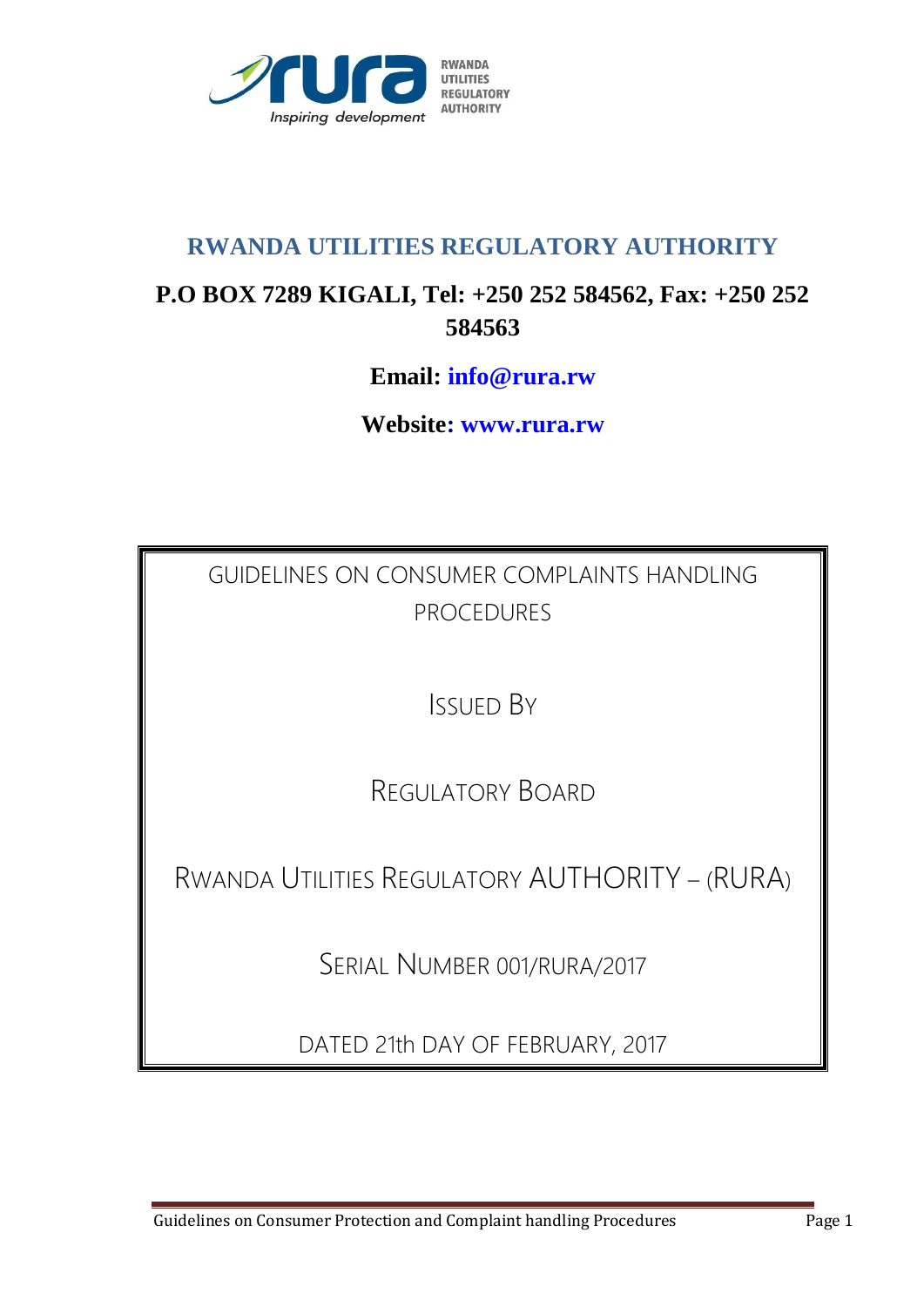#### **Table of Contents**

| $\overline{0}$ . |  |
|------------------|--|
| I.               |  |
|                  |  |
|                  |  |
|                  |  |
|                  |  |
|                  |  |
|                  |  |
|                  |  |
|                  |  |
|                  |  |
|                  |  |
|                  |  |
|                  |  |
|                  |  |
|                  |  |
|                  |  |
|                  |  |
|                  |  |
|                  |  |
|                  |  |
|                  |  |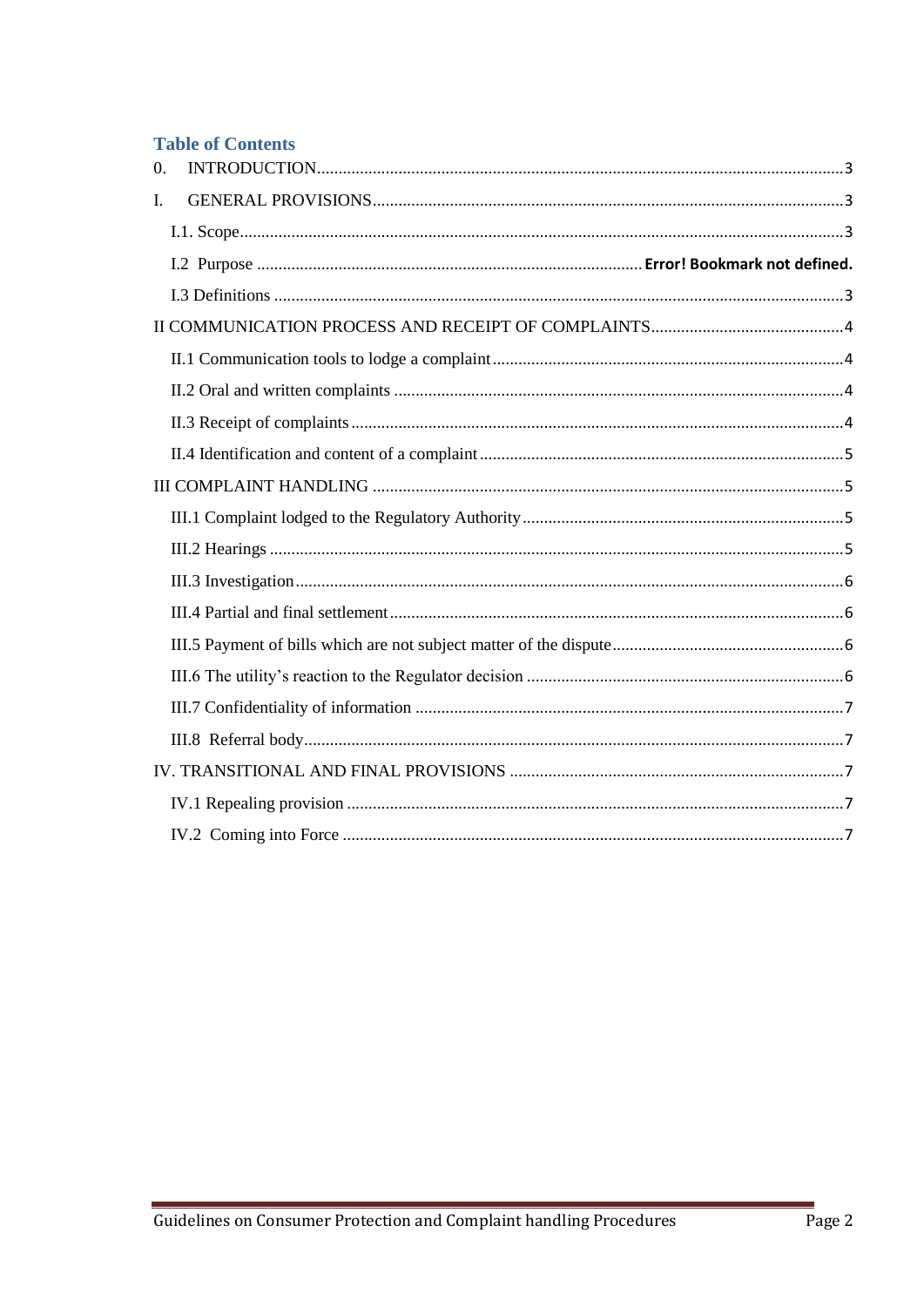## **GUIDELINES ON CONSUMER PROTECTION AND COMPLAINT HANDLING PROCEDURES**

#### <span id="page-2-0"></span>**0. INTRODUCTION**

Rwanda Utilities Regulatory Authority (RURA) was established by the Law n° 9/2013 of 01/03/2013 which also determines its mission, powers, organization and functionning.

Within its mandate, RURA is vested with among other powers, putting in place appropriate regulatory framework as well as promoting and protecting consumer's interests.

In the past years, RURA has received and resolved a significant number of complaints from consumers, but modalities for handling them were not appropriately and adequately defined.

We expect that once these guidelines come into force, the Regulatory Authority will improve the customer satisfaction level, recognize required improvements and developments in the business process of regulated activities and take necessary actions accordingly

<span id="page-2-1"></span>Fairness will be reserved in resolving each complaint, and updates will be communicated to the complainants throughout the processes via appropriate means of communication.

#### GENERAL PROVISIONS

#### <span id="page-2-2"></span>**I.1. Scope**

These guidelines cover phases of; reception, examination, evaluation and conclusion of consumer complaints and consumer protection as well as the priority they have to be accorded in order to resolve them adequately.

All complaints lodged by consumers, whether justifiable or not, are given due consideration and fairly concluded.

#### **I.2 Purpose**

These guidelines aim at providing an organized approach of handling consumer complaints that is consistent, systematic, consumer-oriented and sensitive so as to improve consumer satisfaction.

#### <span id="page-2-3"></span>**I.3 Definitions**

"Complainant" means any person who files a complaint with the Regulatory Authority;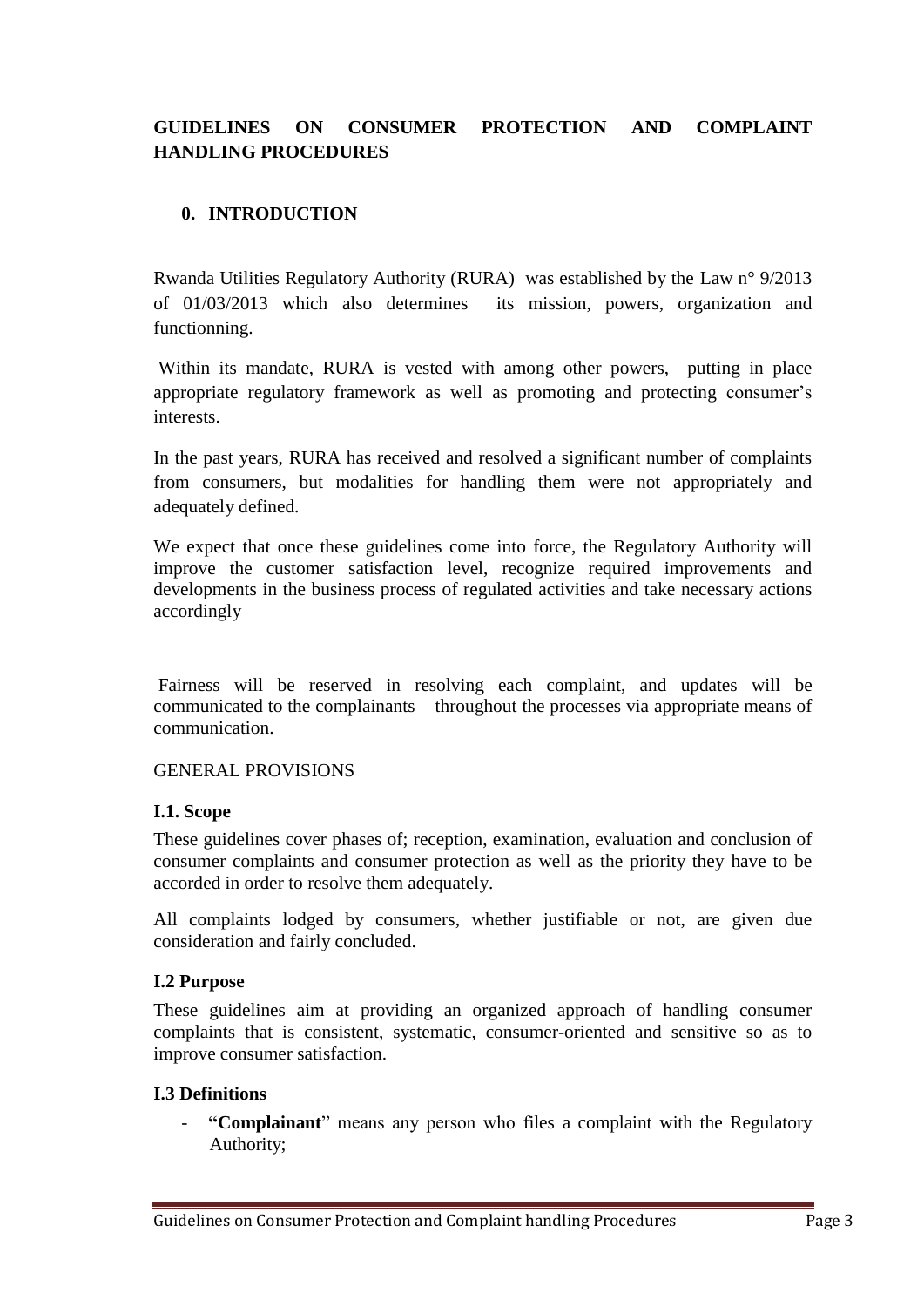- **"Complaint"** means all kinds of expression of dissatisfaction from the consumer, notified verbally or in writing to the Regulatory Authority for which an open or implied response or solution is expected;
- "Decision" means a definitive opinion, conclusion, or determination of the regulatory Authority in a matter;
- **"Utility"** means a specified organization or licensee providing a prescribed utility service pursuant to the relevant legislation, for the purposes of providing goods or services in relation to the provision of the law establishing RURA;
- **"The Regulatory Authority"** means Rwanda Utilities Regulatory Authority as defined by the Law n° 9/2013 of 01/03/2013 establishing the Rwanda Utilities Regulatory Authority as may be amended from time to time;

## <span id="page-3-0"></span>**II SUBMISSION AND RECEPTION OF COMPLAINTS**

#### <span id="page-3-1"></span>**II.1 Communication tools to lodge a complaint**

The Regulatory Authority shall accept complaints from consumers via e-mail, online form (website), post mail and hotline as indicated here below:

- Email: info@rura.rw
- Form available on RURA website (www.rura.rw).
- Post mail (PO Box. 7289 KIGALI).
- Hotline : 3988.
- Physical delivery to RURA

To ensure efficiency and effectiveness, the Regulatory Authority shall avail a Consumer Care Room with a toll free fixed telephone line for receiving inquiries related to consumer complaints.

Without any consideration of the way used to lodge a complaint, complaints submitted to the RURA are recorded and the handling process starts immediately.

## **II.2 Modalities for submitting complaints**

Complaints may be *submitted in o*ral or written *formal may be lodged in* the following ways:

- <span id="page-3-2"></span>- When a complaint is written, it must be duly addressed to the Regulatory Authority;
- When the complainant is unable to make a written submission, the oral complaint will be put in writing by the Regulatory Authority's officer in charge. The complainant may select another person of his/her choice to write down the complaint.
- Where the complaint is written down by a person other than the complainant, it will be read over and explained to the complainant in a language that he/she understands, and there will be a declaration to that effect.
- The complainant must indicate that he/she understands what has been read over and explained before appending his/her signature or thumb print to the written complaint.

## <span id="page-3-3"></span>**II.3 Receipt of complaints**

When a complaint is received, it is recorded and an acknowledgement message is sent to the complainant. For details, additional information may be checked so as to efficiently solve the complaint.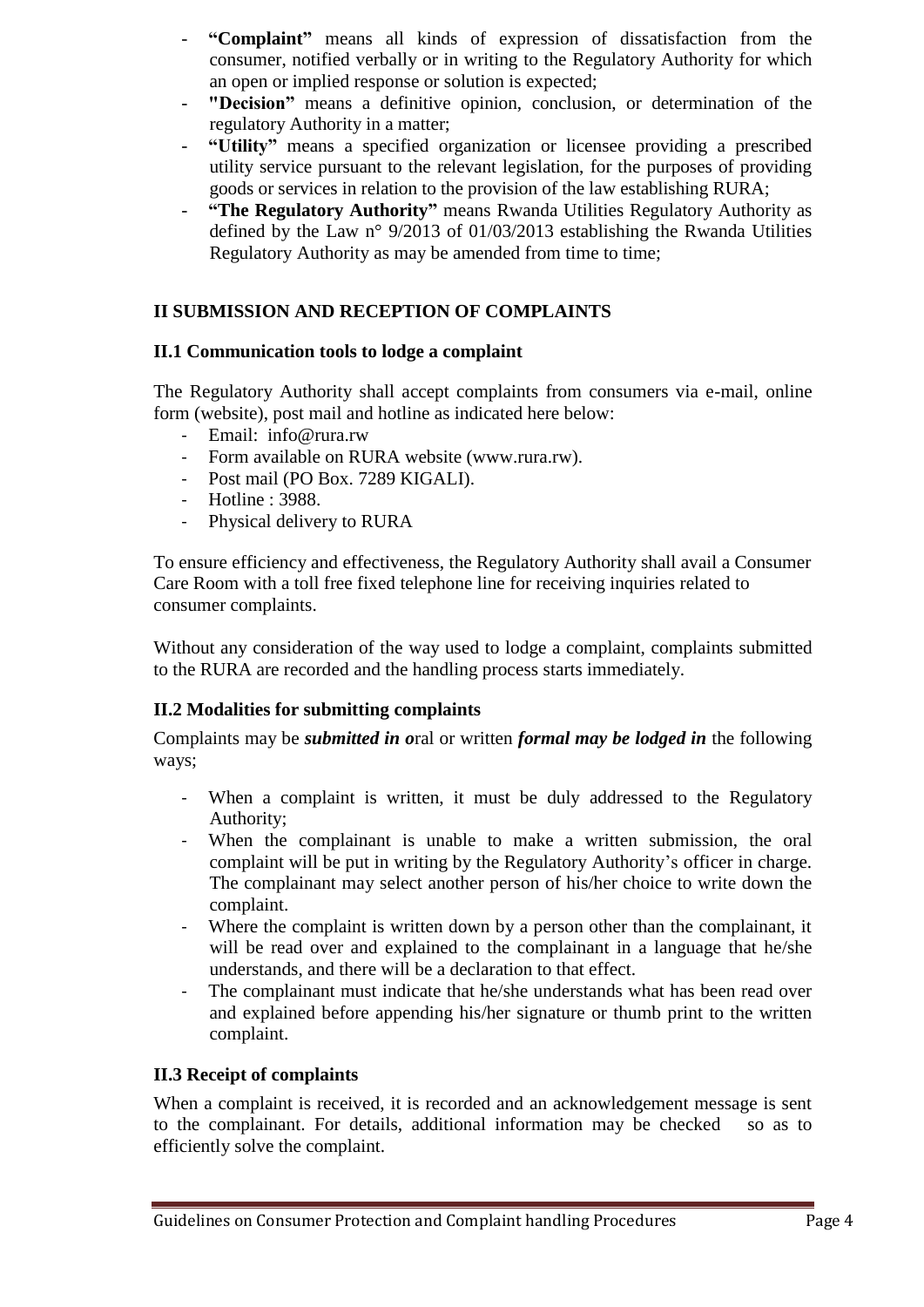#### <span id="page-4-0"></span>**II.4 Identification and content of a complaint**

Once the complaint is received, the Regulatory Authority must verify if it has the following content:

- The full name, contact address of the complainant;
- The utility or person against whom the complaint is made;
- Particulars of the nature of the complaint together with copies of any supporting document or in relation to the complaint;
- The nature of the dissatisfaction, or the alleged harm that the complainant has suffered as a result of the action or omission of the person against whom the complaint is made;
- The relief sought by the complainant;
- Any other matter relevant to the complaint;
- In the case the person who lodges a complaint is acting on behalf of another person, company or organization, he/she must state in writing the name and contact address of the company he/she is representing and provide the reasons for the representation.

## <span id="page-4-1"></span>**III COMPLAINT HANDLING**

<span id="page-4-2"></span>*III.1 informing the concerned Utility*. The Regulatory Authority informs the Utility providing the service that is subject of the complaint within five Days. The Regulatory Authority outlines issues in the consumer's complaint and requests the concerned Utility to address or respond to them and to provide relevant supporting documentation.

The Utility has five (5) working days to respond to the matter in writing stating its defenses to each claim asserted by the complainant. Such response shall be supported by the necessary evidence.

The Utility may apply to the Regulatory Authority for an extension before the expiration of the initial 5-day period. Such extension shall not be unreasonably denied but shall not exceed 5 working days.

In the event that the Utility is willing to immediately settle the complaint, it shall submit to the Regulatory Authority a statement of the relief it is willing to give with a copy simultaneously to the Complainant. Upon acceptance of this offer by the Complainant, the Utility shall notify the Regulatory Authority and the latter shall make a follow up until the matter is settled.

In the event that the complaint is not settled at the initiative of the Utility. the Regulatory Authority after conducting a preliminary inquiry into the complaint and invites officials from the concerned Utility together with the Complainant for mediation.

## <span id="page-4-3"></span>**III.2 Hearing**

If parties fail to reach an agreement, the Regulatory Authority conducts a formal hearing.

The hearing shall be conducted by a panel of at least three officials representing the Regulatory Authority and both parties shall be given sufficient time to state their case.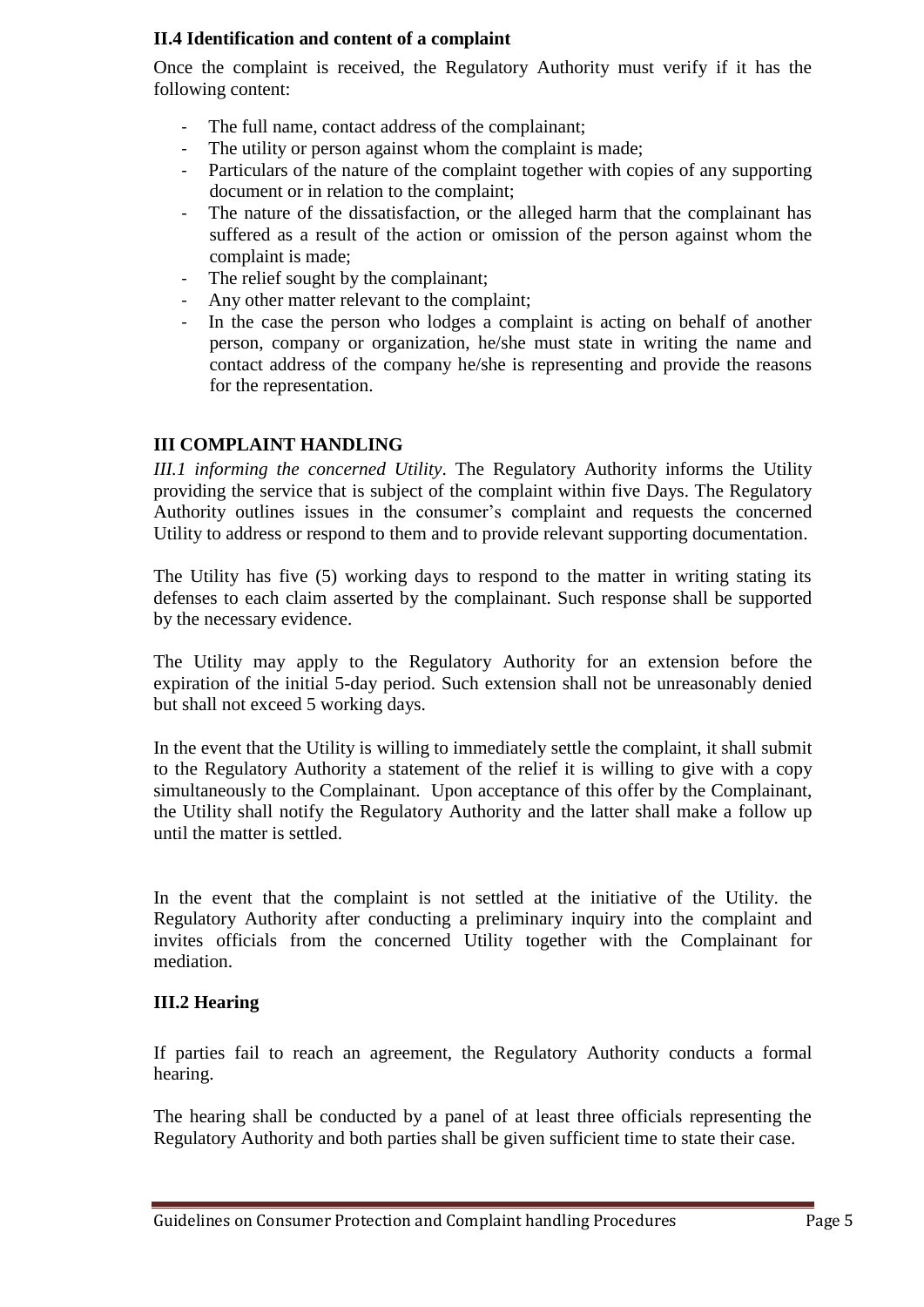A person appearing before the panel may be represented by a legal counsel or another expert. In such case, authorization of representation shall be provided to the Regulatory Authority.

A due form indicating time and place of hearing availed by the Regulatory Authority shall be used during hearings.

The hearing is considered pending before the Regulatory Authority when the final decision is not yet given.

At the conclusion of the formal hearing, the panel shall submit a report with recommendations to the Director General of the Regulatory Authority on the outcome of the hearing process.

#### <span id="page-5-0"></span>**III.3 Investigation**

Where applicable and depending on the nature of the complaint, a site inspection may be carried out by the Regulatory Authority. Such inspection shall aim at obtaining further and better information and particulars.

In the event that an analysis is likely to go beyond fifteen (15) days period, the Regulatory Authority shall inform the Complainant accordingly with justification for the delay and make commitment as to when the analysis is likely to be completed.

#### <span id="page-5-1"></span>**III.4 Partial and final settlement**

If there is a partial settlement of the complaint, the Regulatory Authority shall advise the complainant accordingly based on the partial settlement.

In the contrary case, the Regulatory Authority may require the utility to provide an explanation as to why the consumer's complaint had not been addressed when it was brought to his attention.

In the event that the Regulatory Authority is of the view that the Utility's actions were appropriate, the consumer and the utility shall be advised accordingly.

In the event that the Regulatory Authority considers the Utility to be at fault, the Utility shall be requested in writing to satisfy or rectify the matter within fourteen (14) working days.

#### <span id="page-5-2"></span>**III.5 Bills not subject of the dispute**

While a complaint is being investigated by the Regulatory Authority, the Complainant shall be required to settle, discharge or pay all bills that are not the subject matter of the complaint, provided however that the Regulatory Authority is satisfied that the parties are cooperating fully with the investigation to ensure its expeditious conclusion.

#### <span id="page-5-3"></span>**III.6 Execution of the Regulatory Authority's decision**

In the event that the Regulatory Authority's decision is not acted upon within fourteen (14) working days without the Utility having referred the matter to the relevant court,